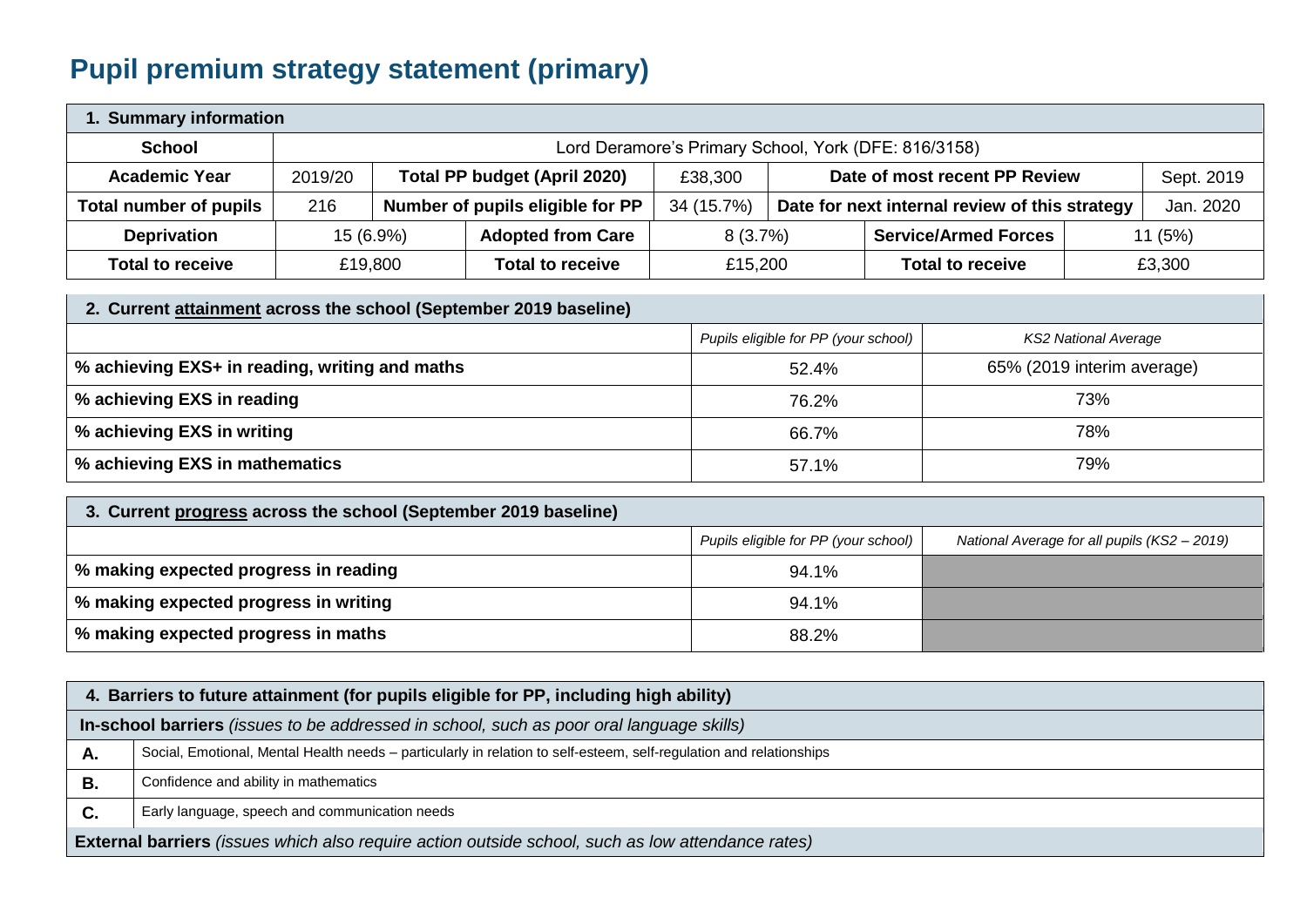| D. | High levels of transient education / school mobility / relocation                                        |                                         |  |  |  |
|----|----------------------------------------------------------------------------------------------------------|-----------------------------------------|--|--|--|
| Ε. | Difficult circumstances facing some parents which limit their capacity to support their child's learning |                                         |  |  |  |
| F. | Early attachment issues which can impact on early educational development within the home                |                                         |  |  |  |
|    | <b>5. Desired outcomes</b>                                                                               |                                         |  |  |  |
|    | Desired outcomes and how they will be measured                                                           | Success criteria                        |  |  |  |
| Α. | Improved attainment, particularly at EXS+ in mathematics                                                 | % EXS+ to be above 70% in mathematics   |  |  |  |
| В. | Pupils with SEMH needs will be happier within school                                                     | Pupil voice, lower behaviour incidences |  |  |  |
| C. | Parents with children adopted from care will feel better supported                                       | Parental voice                          |  |  |  |
| D. | New service children joining the school will be well supported in terms of transition                    | Pupil voice, parental voice             |  |  |  |
| E. | Children from disadvantaged backgrounds will have access to great enrichment activities after school     | Pupil voice, parental voice.            |  |  |  |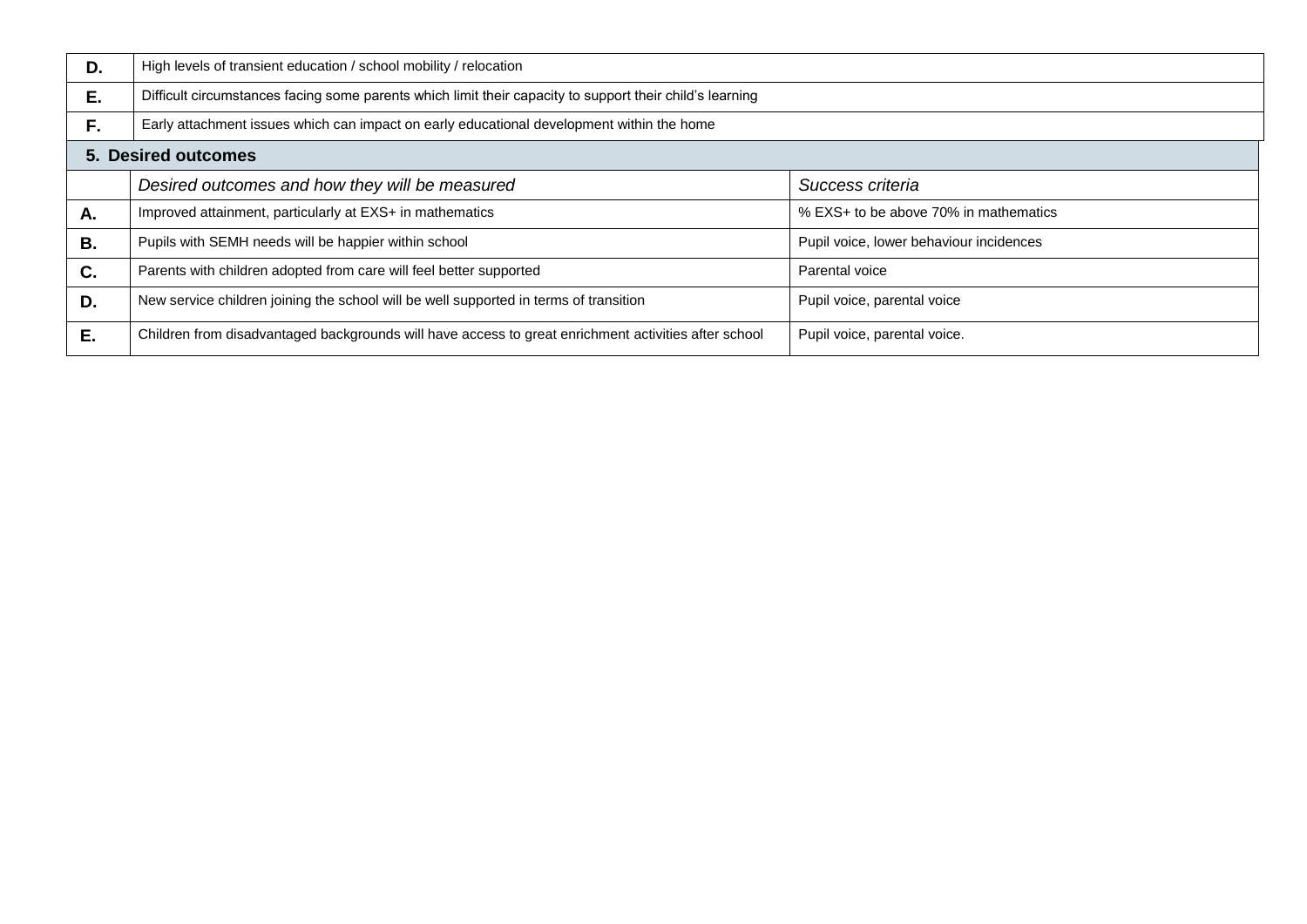## **6. Planned expenditure**

## **Academic year £38,556 per annum**

The three headings below enable schools to demonstrate how they are using the pupil premium to improve classroom pedagogy, provide targeted support and support whole school strategies.

| i. Quality of teaching for all                             |                                                                                   |                                                                                                     |                                                                                                                 |                             |                                    |  |
|------------------------------------------------------------|-----------------------------------------------------------------------------------|-----------------------------------------------------------------------------------------------------|-----------------------------------------------------------------------------------------------------------------|-----------------------------|------------------------------------|--|
| <b>Desired outcome</b>                                     | Chosen action /<br>approach                                                       | What is the evidence and rationale<br>for this choice?                                              | How will you ensure it is<br>implemented well?                                                                  | <b>Staff lead</b>           | <b>Cost</b>                        |  |
| Improved attainment,<br>particularly in KS2<br>mathematics | Booster release time for<br>individual and small group<br>interventions in Year 6 | Tailored support and intervention led by the<br>class teacher has proven successful in the<br>past. | Timetabled each Monday and Friday<br>afternoon, with pupil premium children<br>prioritised for booster support. | Y6 Teacher<br>Phase Lead    | £9,440 in total (2)<br>afternoons) |  |
| £9,440<br><b>Total budgeted cost</b>                       |                                                                                   |                                                                                                     |                                                                                                                 |                             |                                    |  |
| ii. Targeted support                                       |                                                                                   |                                                                                                     |                                                                                                                 |                             |                                    |  |
| <b>Desired outcome</b>                                     | <b>Chosen</b><br>action/approach                                                  | What is the evidence and rationale<br>for this choice?                                              | How will you ensure it is<br>implemented well?                                                                  | <b>Staff lead</b>           | Cost                               |  |
| Pupils have bespoke,<br>targeted support with TA           | 1-to-1 time for all DPP &<br>AFC pupils (23 pupils)                               | Worked well in previous years. Pupils and<br>parents rate this approach highly.                     | Monitor TA deployment timetables<br>and pupil passports.                                                        | Phase Leads<br>Incl. Leader | £490 per child<br>£11,270 in total |  |
| Social, Emotional and<br>Mental Health improves            | ELSA and well-being<br>support interventions                                      | Proven impact, particularly for children with<br>attachment difficulties                            | Timetabled. Pre and post intervention<br>reviews.                                                               | Incl. Leader<br><b>ELSA</b> | £8,510 in total                    |  |
| Service children receive<br>induction support              | TA/ELSA time during first<br>term of arriving at school                           | Children perform better when settled and<br>happy, especially after moving schools                  | Timetabled.                                                                                                     | Phase Leads                 | £1,800                             |  |
| £19,780<br><b>Total budgeted cost</b>                      |                                                                                   |                                                                                                     |                                                                                                                 |                             |                                    |  |
| iii. Other approaches                                      |                                                                                   |                                                                                                     |                                                                                                                 |                             |                                    |  |
| <b>Desired outcome</b>                                     | <b>Chosen</b><br>action/approach                                                  | What is the evidence and rationale<br>for this choice?                                              | How will you ensure it is<br>implemented well?                                                                  | <b>Staff lead</b>           | Cost                               |  |
| PPG provision is<br>effective                              | SLT time to monitor and<br>lead PPG provision                                     | Senior Leadership must be fully supportive of<br>the need to close the gap for PPG pupils           | Timetabled                                                                                                      | Headteacher                 | £3,836                             |  |
| Staff are trained well to<br>support PPG pupils            | CPD training                                                                      | Important for staff to understand varying<br>barriers and needs of PPG children                     | Timetabled as part of CPD<br>programme                                                                          | Headteacher                 | £1,000                             |  |
| Improved cultural capital                                  | Financial support for<br>enrichment and visits                                    | Some children, particularly DDP, do not<br>access the same experiences as peers.                    | Parents informed. Some pupils<br>targeted (e.g. for music lessons)                                              | Headteacher                 | £3,000                             |  |
| Improved cultural capital                                  | Universal music lessons                                                           | Access to the arts curriculum (and learning<br>an instrument) proven to have impact.                | Timetabled.                                                                                                     |                             | £1,500                             |  |
| <b>Total budgeted cost</b>                                 |                                                                                   |                                                                                                     |                                                                                                                 |                             | £7,836                             |  |